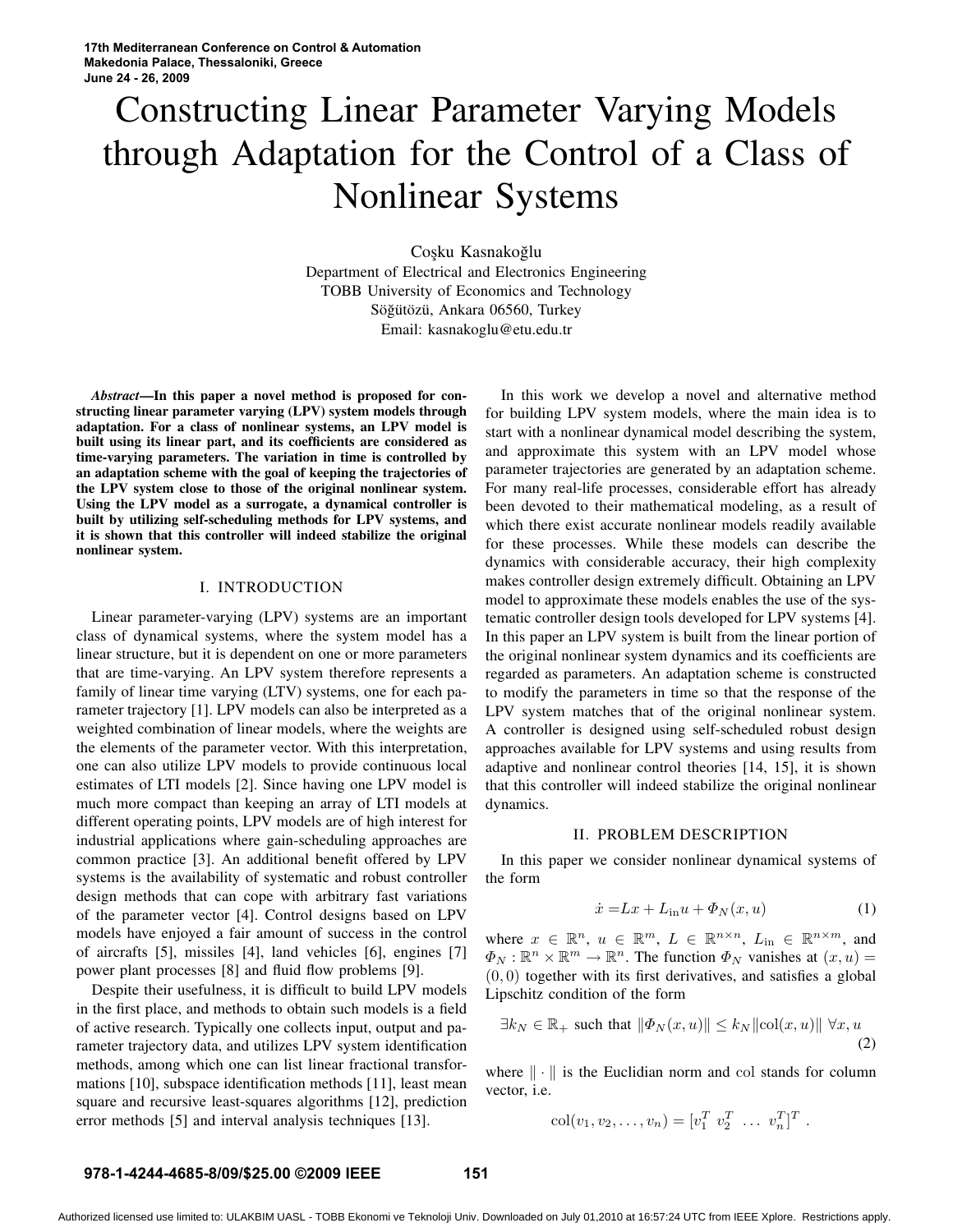The first task is to design a linear parameter varying (LPV) system

$$
\dot{\hat{x}}(t) = \hat{L}(t)\hat{x}(t) + \hat{L}_{\text{in}}(t)u(t) + \hat{L}_{\text{err}}(t)(\hat{x}(t) - x(t)) \quad (3)
$$

which closely represents the system in (1); that is, if  $e := \hat{x} - x$ , then e should remain bounded and small as  $t \to \infty$ . The second task is to design a controller for this system that achieves the stabilization of the system, as well as keeping the effect of the disturbance caused by the error  $e$  within reasonable limits. In addition, it is necessary to show that this controller will succeed in stabilizing the original system (1). The next section (Section III) will be concerned with these two tasks.

#### III. LPV MODELLING AND CONTROL DESIGN

In this section an LPV system of the form (3) is built to approximate the nonlinear system (1). Let us first build the parameter vector  $\theta_L \in R^p$  as

$$
\theta_L := \text{col}\left(L(:, L_{\text{in}}(:)\right) \tag{4}
$$

where  $L(·)$  denotes the column vector formed by stacking all elements of  $L$  on top of each other, i.e.

$$
L(:):= \text{col}(L_{11}, L_{21}, \ldots, L_{n1}, \ldots, L_{n1}, L_{n2}, \ldots L_{nn}) \quad .
$$
\n(5)

The column vector  $L_{\text{in}}(.)$  is defined similarly, and p is the total number of coefficients in  $L$  and  $L_{\text{in}}$ . Let us also define  $\Phi_L \in \mathbb{R}^n \times \mathbb{R}^m$  to satisfy the expression

$$
\Phi_L(x, u)\theta_L = Lx + L_{\text{in}}u \tag{6}
$$

In other words,  $\Phi(x, u)$  is a  $n \times p$  dimensional matrix with elements  $\{\Phi_L(x, u)_{ij} \mid i = 1, \ldots, n, j = 1, \ldots, p\}$  where  $\Phi_L(x, \gamma)_{ii}$  denotes the element at row i and column j. For instance, it is clear from (4) that the second parameter of  $\theta_L$  is the second parameter of L, which is seen to be  $L_{21}$  from (5). Also, the second element of the state vector  $x = col(x_1, x_2, x_3, \ldots, x_n)$  is  $x_2$ . Then from (6), it is clear that  $\Phi_L(x, u)_{22} = x_1$ . Other elements of  $\Phi_L(x, u)$  can be constructed similarly. For future reference we also note that

$$
\|\Phi_L(x, u)\theta_L\| \le \|L\| \|x\| + \|L_{\text{in}}\| \|u\| \le k_L \|\text{col}(x, u)\| \tag{7}
$$

where  $k_L := 2 \max{\{\Vert L \Vert, \Vert L_{in} \Vert\}}$ . With the definition of  $\Phi_L(x, u)$  as above, the LPV model sought can be written as

$$
\dot{\hat{x}} = \Phi_L(x, u)\hat{\theta}_L - ke = \hat{L}x + \hat{L}_{\text{in}}u - ke \tag{8}
$$

whose parameter vector  $\hat{\theta}_L$  will be modified by an adaptation mechanism so that the state trajectory of (8) matches that of the nonlinear system (1). It should be emphasized that it is not the goal to achieve  $\hat{\theta}_L \rightarrow \theta_L$ ; this is in fact undesirable, since it would imply that (8) approximates the behavior of (1) around only the origin  $x = 0$ . We would instead like  $\theta_L$  to be modified to force the state trajectory of (8) to that of (1). In other words, the goal is to minimize the error  $e = \hat{x} - x$ , which is governed by the following dynamics<sup>1</sup>

$$
\dot{e} = \dot{\hat{x}} - \dot{x} = \Phi_L(x, u)\hat{\theta}_L - ke - \Phi_L(x, u)\theta_L - \Phi_N(x, u)
$$
\n(9)

The adaptation mechanism considered for this purpose is of the following form

$$
\dot{\hat{\theta}}_L = -k_t \Phi_L^T(x, u)e - k_t \Psi(e, \tilde{\theta}_L, x, u)
$$
\n(10)

where  $\tilde{\theta}_L := \hat{\theta}_L - \theta_c$ , the function  $\Psi$  is defined as

$$
\Psi(e, \tilde{\theta}_L, x, u) := \begin{cases} 0, & \|\text{col}(e, \tilde{\theta}_L)\| < k_x \|\text{col}(x, u)\|; \\ k_d \tilde{\theta}_L, & \|\text{col}(e, \tilde{\theta}_L)\| \ge k_x \|\text{col}(x, u)\| \\ & \text{(11)} \end{cases}
$$

and  $k, k_t, k_d \in \mathbb{R}_+$ ,  $\theta_c \in \mathbb{R}^p$  are constants to be selected as part of the design process. We also note the following for future reference: If  $L_c$  and  $L_{c,in}$  are the matrices whose coefficients form  $\theta_c$ , i.e.  $\theta_c = \text{col}(L_c(:,L_{c,in}(:)),$  then it holds that

$$
\|\Phi_L(x, u)\theta_c\| \le \|L_c\| \|x\| + \|L_{c, \text{in}}\| \|u\| \le k_c \|\text{col}(x, u)\|
$$
\n(12)

where  $k_c := 2 \max\{||L_c||, ||L_{c,in}||\}$ . It can be shown that, by using the adaptation mechanism (10) with properly selected values for its constants, the error  $e = \hat{x} - x$  can be made to remain bounded and small. This means that the state trajectories of the system (8) will approach those of the nonlinear system (1). The proof of this statement is postponed until Theorem 2; however we note that if this is the case, then the following interpretation can be made: Let us rearrange (8) as

$$
\begin{aligned}\n\dot{\hat{x}} &= \hat{L}x + \hat{L}_{\text{in}}u - ke \\
&= \hat{L}(\hat{x} - e) + \hat{L}_{\text{in}}u - ke \\
&= \hat{L}\hat{x} + \hat{L}_{\text{in}}u + \hat{L}_{\text{err}}e \ .\n\end{aligned} \tag{13}
$$

where  $\hat{L}_{err} = -(\hat{L} + kI)$ . One can then observe that (13) is of the same form as  $(3)$ . Thus, if the signal  $e$  is bounded and small, one can regard system  $(8)$  as a linear parameter-varying system that approximates the original system, with the signal  $e$ entering as an external disturbance. The next task is to design a controller for this model to stabilize the system and also limit the effect of the error term on the dynamics. We will design a controller that can achieve these goals based on a robust automatic scheduling method [4], a brief summary of which is provided below.

Consider the following affine linear parameter dependent plant

$$
\dot{x} = A(\theta)x + B_1(\theta)w + B_2u \tag{14}
$$

$$
z = C_1(\theta)x + D_{11}(\theta)w + D_{12}u \tag{15}
$$

$$
y = C_2 x + D_{21} w \tag{16}
$$

<sup>1</sup>The system  $(8)$  can also be though of an adaptive psuedo-observer; the prefix *psuedo* is due to the fact that that a real observer reconstructs the states from outputs, which is not the case here.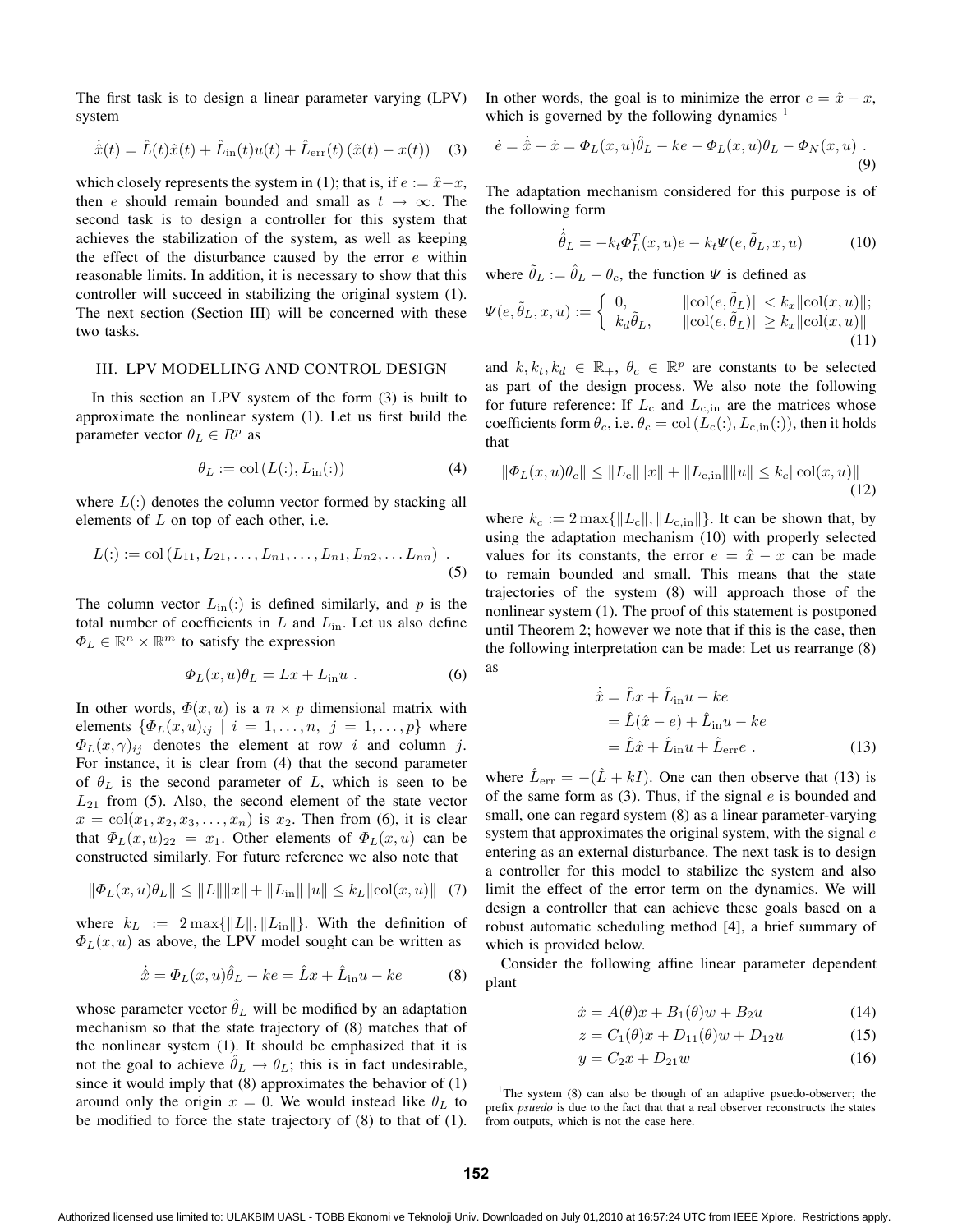where x is the state, u is the control input, w is the disturbance input,  $y$  is the signal available for control, and  $z$ is the output to be controlled. The parameter vector  $\theta$  is available in in real-time and varies in a *polytope* Θ of vertices  $\theta_1, \ldots, \theta_p$ ; i.e.  $\theta \in \Theta$  where  $\Theta := \text{Co}\{\theta_1, \ldots, \theta_p\} :=$  $\{\sum_{i=1}^{p} \alpha_i \theta_i : \alpha_i \geq 0, \sum_{i=1}^{p} \alpha_i = 1\}$  and Co stands for convex hull. We assume that  $(A(\theta), B_2)$  is quadratically stabilizable over  $\theta$  and  $(A(\theta), C_2)$  is quadratically detectable over  $\theta$ . The goal is to design a dynamic controller whose input is y and generates u which stabilizes the system  $(14)-(16)$  while minimizing the gain from  $w$  to  $z$ . For this purpose a linear parameter dependent controller having the following structure is considered

$$
\dot{\zeta} = A_K(\theta)\zeta + B_K(\theta)y \tag{17}
$$

$$
u = C_K(\theta)\zeta + D_K(\theta)y . \qquad (18)
$$

To design this controller we utilize the results summarized in the theorem below.

**Theorem 1.** *Consider the LPV system in (14)-(16) and the dynamic controller structure given in (17)-(18). Let the controller matrices*  $A_K(\theta)$ *,*  $B_K(\theta)$ *,*  $C_K(\theta)$  *and*  $D_K(\theta)$  *be chosen in the following way:*

1) *Find a matrix*  $X_{cl} = X_{cl}^T > 0$ *, and controller matrices*  $A_{Ki}$ ,  $B_{Ki}$ ,  $C_{Ki}$ ,  $D_{Ki}$  such that the matrices

$$
\begin{bmatrix}\nA_{cl}(\theta_i)^T X_{cl} + X_{cl} A_{cl}(\theta_i) & X_{cl} B_{cl}(\theta_i) & C_{cl}^T(\theta_i) \\
B_{cl}^T(\theta_i) X_{cl} & -\gamma I & D_{cl}^T(\theta_i) \\
C_{cl}(\theta_i) & D_{cl}(\theta_i) & -\gamma I\n\end{bmatrix}
$$
\n(19)

*are negative-definite for*  $i = 1 \ldots p$ *.* 

2) *For a* given value of  $\theta$ , compute the matrices  $A_K(\theta)$ ,  $B_K(\theta)$ *,*  $C_K(\theta)$  *and*  $D_K(\theta)$  *defining the LPV controller as*

$$
\begin{bmatrix}\nA_K(\theta) & B_K(\theta) \\
C_K(\theta) & D_K(\theta)\n\end{bmatrix} = \sum_{i=1}^p \alpha_i(\theta) \begin{bmatrix}\nA_{Ki} & B_{Ki} \\
C_{Ki} & D_{Ki}\n\end{bmatrix}
$$

where  $A_{cl}$ ,  $B_{cl}$ ,  $C_{cl}$ ,  $D_{cl}$  are the closed loop system ma*trices, and*  $\alpha = (\alpha_1, \dots, \alpha_p)$  *is a convex decomposition of*  $\theta$  *such that*  $\theta = \sum_{i=1}^{p} \alpha_i \theta_i$  *and*  $\sum_{i=1}^{p} \alpha_i = 1$ *.* 

*Then, the closed loop system in is stable, with the stability established by the function*  $V_a(x_a) = x_a^T X_{cl} x_a$ , where  $x_a$  *is the system state. Moreover, it holds that*  $||z||_2 < \gamma ||w||_2$ .

*Proof:* See Apkarian et al. [4]. For the problem at hand, the system to be controlled is given in (13), where the input to the controller is taken to be  $y =$  $x = \hat{x} - e$ , and the system output is taken to be the  $z =$  $col(x, u) = col(\hat{x} - e, u)$ . The system as such is rewritten below for later reference

$$
\dot{\hat{x}} = \hat{L}(\hat{\theta}_L)\hat{x} - (\hat{L}(\hat{\theta}_L) + kI) e + \hat{L}_{\text{in}}(\hat{\theta}_L)u \qquad (20)
$$

$$
z = \begin{bmatrix} I \\ 0 \end{bmatrix} \hat{x} - \begin{bmatrix} I \\ 0 \end{bmatrix} e + \begin{bmatrix} 0 \\ 1 \end{bmatrix} u \tag{21}
$$

$$
y = \hat{x} - e \tag{22}
$$



Fig. 1. Block diagram of the entire system.

where the dependence of  $\hat{L}$  and  $\hat{L}_{\text{in}}$  on the parameters  $\hat{\theta}_L$  have been shown explicitly. The goal is to design a controller of the form (17)-(18), that will stabilize the system and also minimize the effect of the error to the system, for all permissable parameter trajectories  $\hat{\theta}_L(t)$ . Since the parameters  $\hat{\theta}_L$  come from the adaptation mechanism (10), they are available in real-time and therefore can be used for the automatic scheduling of the controller. The control design however, is not a straightforward application of Theorem 1 above, since in (20), the input vector u enters the dynamics through a coefficient  $\hat{L}_{\text{in}}(\hat{\theta}_L)$ , which is dependent on the parameter vector  $\hat{\theta}_L$ . This prevents one from using Theorem 1 directly since the coefficient of the input, indicated as  $B_2$  in (14), is assumed to be constant. The issue can be resolved by adding a known input filter to the system as follows

$$
\dot{\xi} = A_u \xi + B_u v \tag{23}
$$

$$
u = C_u \xi \tag{24}
$$

where  $\xi$  is the filter state and v is the filter input, which will be considered as the control input from this point on. Hence, if we augment the system (20)-(22) with this filter we get

f

$$
\begin{aligned}\n\dot{\hat{x}} \\
\dot{\hat{\xi}}\n\end{aligned} = \n\begin{bmatrix}\n\hat{L}(\hat{\theta}_L) & \hat{L}_{\text{in}}(\hat{\theta}_L)C_u \\
0 & A_u\n\end{bmatrix}\n\begin{bmatrix}\n\hat{x} \\
\xi\n\end{bmatrix} \\
-\n\begin{bmatrix}\n\hat{L}(\hat{\theta}_L) + kI \\
0\n\end{bmatrix} e + \n\begin{bmatrix}\n0 \\
B_u\n\end{bmatrix} v\n\end{aligned}
$$
(25)

$$
z = \begin{bmatrix} I & 0 \\ 0 & C_u \end{bmatrix} \begin{bmatrix} \hat{x} \\ \hat{\xi} \end{bmatrix} - \begin{bmatrix} I \\ 0 \end{bmatrix} e \qquad (26)
$$

$$
y = \left[ \begin{array}{cc} I & 0 \end{array} \right] \left[ \begin{array}{c} \hat{x} \\ \xi \end{array} \right] - e \ . \tag{27}
$$

In the augmented system  $(25)-(27)$ , the coefficient of the input v is not dependent on the parameter vector  $\hat{\theta}_L$ . Thus, it is now possible to design an LPV controller that is automatically scheduled based on the parameter vector  $\hat{\theta}_L$ , through the procedure given in Theorem 1. Figure 1 shows a block diagram of the entire system including the nonlinear system, the input filter, the adaptation mechanism, and the controller.

#### IV. CONVERGENCE AND STABILITY ANALYSIS

The following theorem justifies the validity of the approach considered, by proving that 1) the adaptation scheme will force the LPV system state trajectories to converge to the state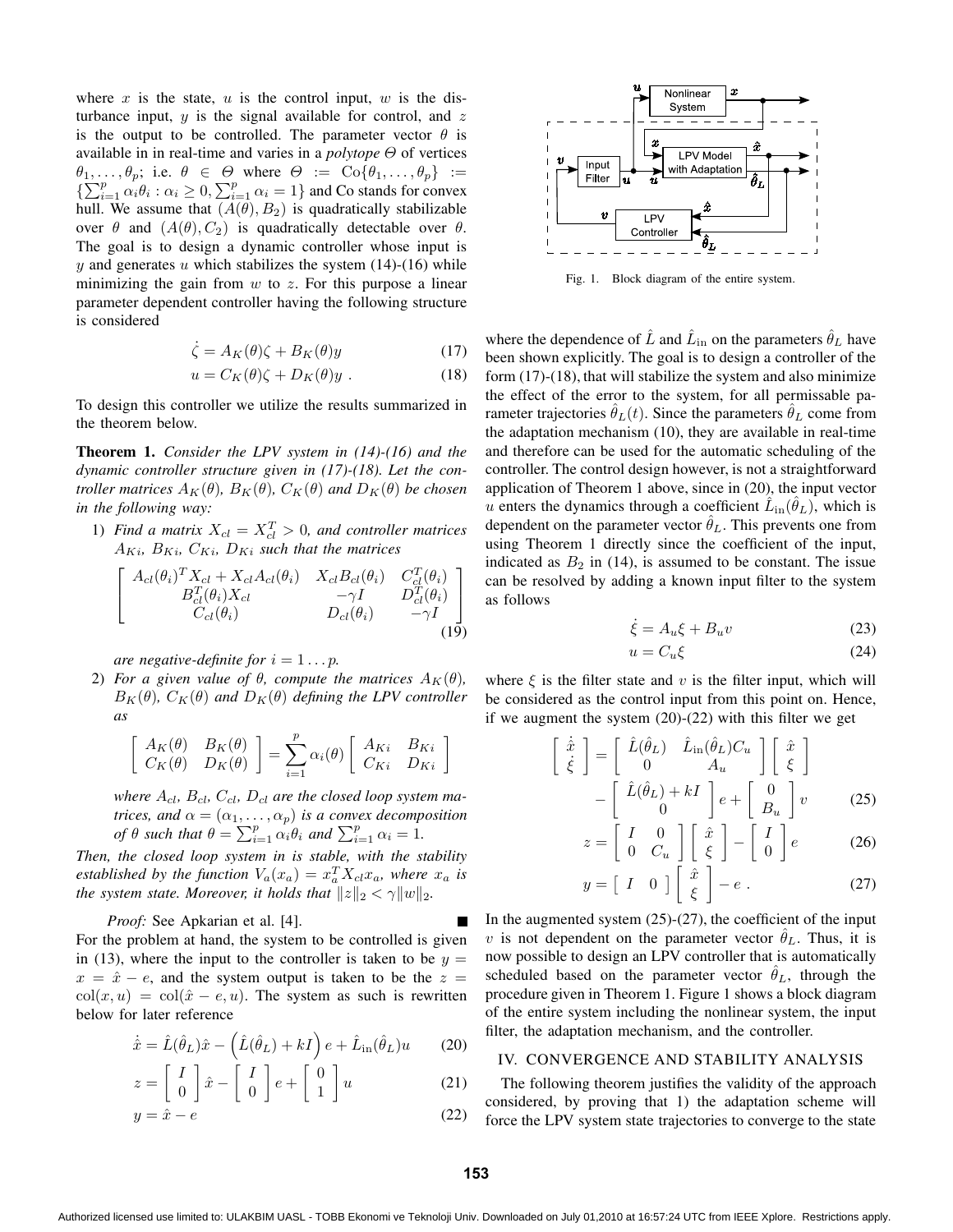trajectories of the original nonlinear system, and 2) the LPV controller designed for this LPV system will also stabilize the original nonlinear system.

**Theorem 2.** *Consider the LPV plant augmented with an input filter, as given in (25)-(27). For this system, let an automatically scheduled LPV controller of the form*

$$
\dot{\zeta} = A_K(\hat{\theta}_L)\zeta + B_K(\hat{\theta}_L)y \tag{28}
$$

$$
u = C_K(\hat{\theta}_L)\zeta + D_K(\hat{\theta}_L)y \tag{29}
$$

*be designed through the procedure given in Theorem 1 where the parameter vector*  $\hat{\theta}_L$  *is determined by the dynamics given in (10), and* k *is chosen such that*

$$
k > \frac{1}{2} (k_L + k_N + k_c)^2 + \gamma^2.
$$
 (30)

*where*  $k_N$ ,  $k_L$  *and*  $k_c$  *are as given in* (2), (7) *and* (12). *Then:* 

- 1) *The trajectories of the LPV system, with the parameter vector modified through the adaptation mechanism (10), will converge to the trajectories of the original nonlinear system (1).*
- 2) *The control signal* u *produced by the controller (28)- (29) will asymptotically stabilize the original nonlinear system (1).*

*Proof:* See Appendix A.

## V. EXAMPLE

As an example we consider the following system

$$
\begin{aligned} \dot{x}_1 &= x_1 - 2x_2 + u + 3\tanh(x_2) + \sin(x_1u) \\ &+ \sqrt{|x_1x_2| + 1} - 1 \end{aligned} \tag{31}
$$

$$
\dot{x}_2 = 3x_1 + 2x_2 + 4u + \sin(x_1 x_2) + u e^{-u^2} \tag{32}
$$

which is of the form given in (1). It can be shown that (2) is satisfied with Lipschitz constant  $k_N = 9.1344$ , the origin  $(x_1, x_2) = (0, 0)$  is an unstable equilibrium under no forcing, and from non-zero initial conditions the trajectories diverge. The goal is to find  $u$  so as to stabilize the system and drive the state  $x := col(x_1, x_2)$  to zero. For this purpose, first an LPV system of the form (8) was obtained where

$$
\hat{\theta}_L = \text{col}(\hat{a}_{11}, \hat{a}_{12}, \hat{a}_{21}, \hat{a}_{22}, \hat{b}_1, \hat{b}_2) \tag{33}
$$

$$
\Phi_L(x, u) = \left[ \begin{array}{cccc} x_1 & x_2 & 0 & 0 & u & 0 \\ 0 & 0 & x_1 & x_2 & 0 & u \end{array} \right] \tag{34}
$$

and  $\hat{\theta}_L$  is to be dictated by an adaptation scheme of the form (10). To determine an estimate for the range of values in which the parameter vector  $\hat{\theta}_L$  will vary, a high number input signals of various types including ramp functions, sine functions, chirp functions, square waves and white noise were applied to the system. Observing the values assumed by the parameters under these excitation signals, the polytope  $\Theta$  such that  $\hat{\theta}_L \in \Theta$  was chosen to be the 6-dimensional box

$$
\Theta = \{0.32 < \hat{a}_{11} < 1.39, \ -2.51 < \hat{a}_{12} < -0.13, \ 1.88 < \hat{a}_{21} < 4.13, \ -2.21 < \hat{a}_{22} < 3.54, \ 0.49 < \hat{b}_1 < 1.74, \ 2.57 < \hat{b}_2 < 5.04\} \,. \tag{35}
$$

The constants of the adaptation mechanism (10) were selected as  $k = 900$ ,  $k_t = 100$ ,  $k_d = 1$ ,  $k_x = 20$  and  $\theta_c = \text{col}(0.855, -1.320, 3.005, 0.665, 1.115, 3.805)$  based on the discussions in Section IV. The controller was designed as described in Section III using the functions of the Robust Control Toolbox in MATLAB, and the quadratic  $\mathcal{H}_{\infty}$  performance for the closed loop system from  $e$  to  $y$  was found to be  $\gamma = 0.0311$ . This implies that the error cannot energize, i.e. disturb the output more than a limited amount. The next step is to build, implement and test the full system shown in Figure 1. Figures 2-3 show the numerical simulation results for this configuration. For test purposes, the control action is set to be zero until  $t = 2$  seconds, so that the system runs in open loop for this period. The controller is incorporated into the system by closing the loop at  $t = 2$  seconds. It can be seen from Figure 2(b) that the controller achieves the desired stabilization of the LPV system and drives  $\hat{x} \to 0$ . Figure 2(c) shows the adaptation error  $e = \hat{x} - x$ , which seems to remain of the order  $10^{-3}$ . The fact that  $\hat{x} \to 0$ also implies that  $x \rightarrow e$ , and since error is very small, this practically means that the  $x \to 0$  as well, as confirmed by Figure 2(a). Figure 3 shows the parameter vector  $\hat{\theta}_L$  generated by the adaptation mechanism. It can be seen that there are considerable variations in the parameter trajectories throughout the process. Nevertheless, since these parameters are estimated internally by the adaptation mechanism and are available to the controller in real-time, the controller can utilize the current value of the parameter vector  $\hat{\theta}_L(t)$  to automatically schedule its matrices and hence succeeds in the desired stabilization.

# VI. CONCLUSIONS AND FUTURE WORKS

In this work a new method is proposed for building LPV system models through adaptation, for a class of nonlinear systems. Starting from the nonlinear system dynamics, an LPV model was built using the linear part, and its coefficients were considered as time-varying parameters. An adaptation scheme was constructed to control the variation of the parameters in time, with the goal of keeping the trajectories of the LPV system close to those of the original nonlinear system. Using the LPV model as a surrogate, a dynamical controller was built using robust self-scheduling methods for LPV systems, and it is shown that this controller would indeed stabilize the original nonlinear system. The results were illustrated on an example system where it was seen that the controller design based on the LPV system is successful in achieving the desired stabilization.

The main contribution of the paper is to illustrate a novel approach for obtaining LPV models from a class of nonlinear systems through adaptation techniques. It is also shown how this model can be used to design an automatically-scheduled robust controller by utilizing results for LPV systems, and it is proved that this controller will indeed stabilize the original nonlinear system.

Future research directions include the expansion of the results to other classes of nonlinear systems, estimating the parameter polytope in real-time, using different adaptation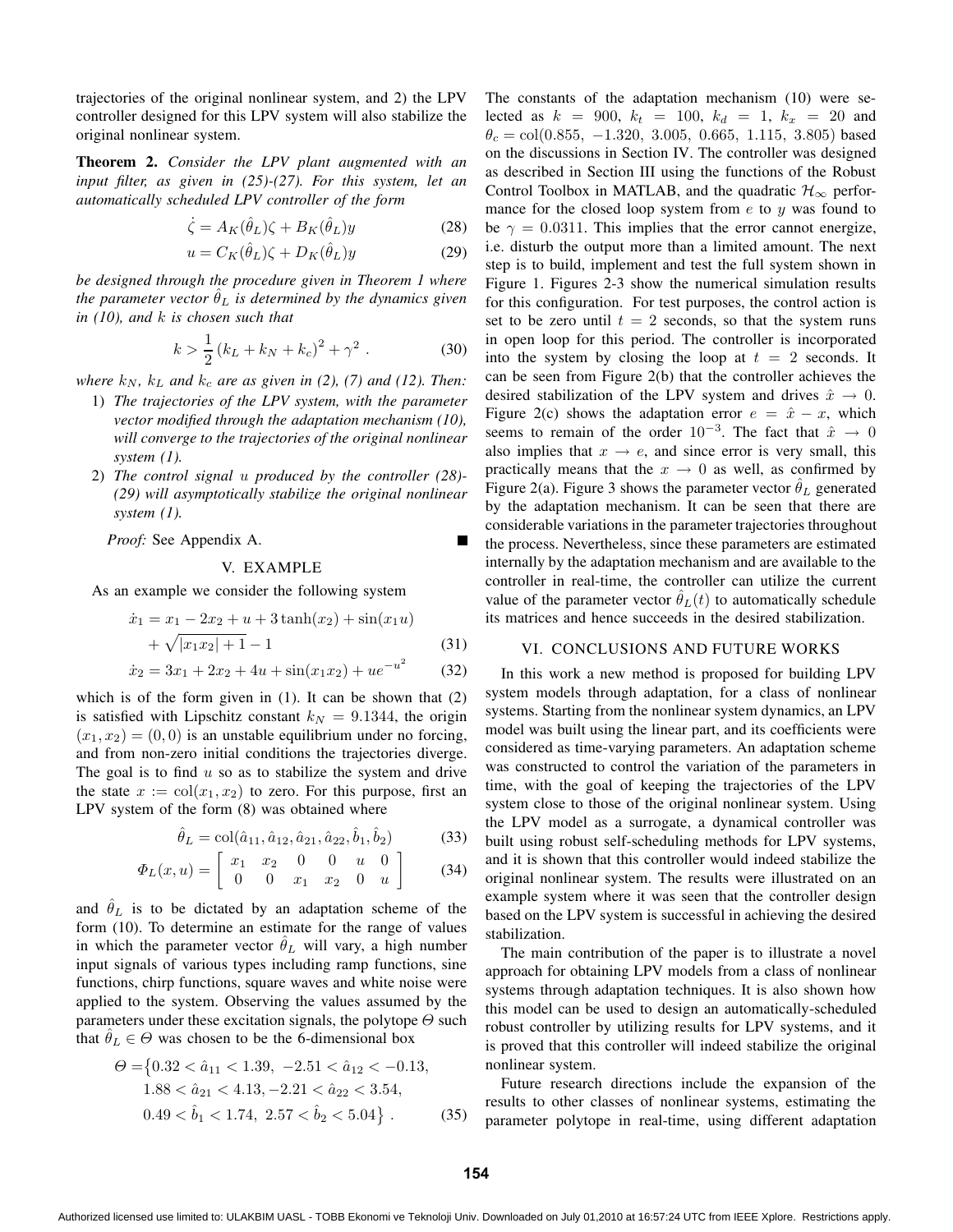

Fig. 2. States of the flow system and adapted states with the controller turned on at  $t = 2$  seconds.

laws and control techniques, and application of the approach developed to physical problems experiments.

#### ACKNOWLEDGEMENTS

We would like to thank the libraries of TOBB Economics and Technology University for providing valuable resources that has made this work possible.

# APPENDIX A PROOF OF THEOREM 2

Since the controller is computed for system (25)-(27) using the approach outlined in Theorem 1, it holds that



Fig. 3. Parameter vector  $\hat{\theta}_L$  with the controller turned on at  $t = 2$  seconds.

 $\|\text{col}(x, u)\|_2 < \gamma \|e\|_2$ , so the closed loop system is strictly dissipative with a supply rate

$$
q(e, x, u) = \gamma^2 ||e||^2 - ||\text{col}(x, u)||^2 \tag{36}
$$

and storage function

$$
V_a(x_a) = x_a^T X_{cl} x_a \quad . \tag{37}
$$

That is,

$$
\dot{V}_a \le -\mu_a \|x_a\|^2 + q(e, a, u) \tag{38}
$$

where  $\mu_a \in \mathbb{R}_+$ ,  $X_{cl}$  is as given in the statement of Theorem 1, and  $x_a := \text{col}(\hat{x}, \xi, \zeta)$  is the augmented state vector containing the states of the LPV system, the input filter and the controller. Note that

$$
\underline{\alpha}_a(||x_a||) \le V_a(x_a) \le \overline{\alpha}_a(||x_a||) \tag{39}
$$

where  $\alpha_a(r) := \lambda_{\min} r^2$ ,  $\overline{\alpha}_a(r) := \lambda_{\max} r^2$  and  $\lambda_{\min}$ ,  $\lambda_{\max}$ are the smallest and largest eigenvalues of  $X_{cl}$ . Define

$$
V_t(e, \hat{\theta}_L) := \frac{1}{2}e^T e + \frac{1}{2k_t} \tilde{\theta}_L^T \tilde{\theta}_L \tag{40}
$$

and note that

$$
\underline{\alpha}_t(||\text{col}(e, \tilde{\theta}_L)||) \le V_t(e, \tilde{\theta}_L) \le \overline{\alpha}_t(||\text{col}(e, \tilde{\theta}_L)||) \tag{41}
$$

where  $\underline{\alpha}_t(r) := k_2 r^2$ ,  $\overline{\alpha}_t(r) := k_3 r^2$  and

$$
k_2 := \min\left\{\frac{1}{2}, \frac{1}{2k_t}\right\} \tag{42}
$$

$$
k_3 := \max\left\{\frac{1}{2}, \frac{1}{2k_t}\right\}.
$$
 (43)

Consider now the entire system including the LPV plant, input filter, controller, adaptation law and the original nonlinear model, which is an autonomous system (Figure 1). Consider the state vector  $x_e := \text{col}(\hat{x}, \xi, \zeta, e, \tilde{\theta}_L)$  for the entire system. Note that the state of the original nonlinear system is included implicity since  $x = \hat{x} - e$ . Consider a candidate Lyapunov function

$$
V(x_e) := V_a(\hat{x}, \xi, \zeta) + V_t(e, \tilde{\theta}_L)
$$
\n(44)

where  $V_a$  is as defined in (37) and  $V_t$  is as in (40). Note that

$$
\underline{\alpha}_e(\|x_e\|) \le V(x_e) \le \overline{\alpha}_e(\|x_e\|) \tag{45}
$$